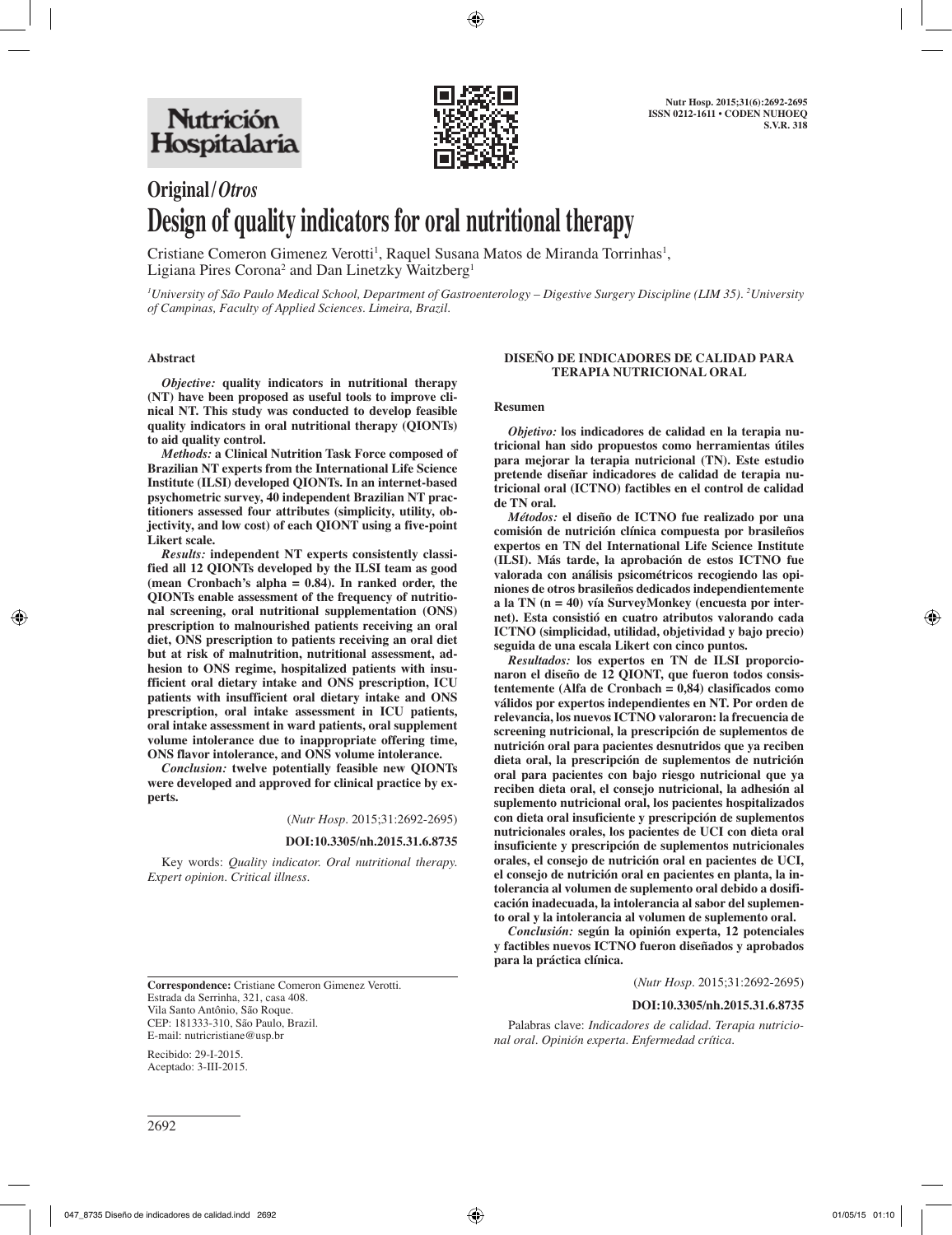# **Introduction**

Oral feeding should be the first-choice intervention for hospitalized eutrophic patients. When oral food intake meets only 60–80% of a patient's nutritional needs, however, oral nutritional supplementation (ONS) should be considered<sup>1</sup>. ONS is particularly relevant for patients who are losing weight or cannot ingest a sufficient amount of food 5–7 days after hospitalization, but it must be prescribed only to patients with adequate ability to swallow and no esophageal or gastric obstruction<sup>2</sup>.

ONS may provide complete nutritional requirements or, more often, supplement the oral diet when a patient is unwilling or unable to consume sufficient food to meet these requirements<sup>1</sup>. Although ONS has been shown to efficiently improve nutritional intake in older adults and patients with various health and eating-related problems, its acceptability and intake are suboptimal in many patients. A variety of factors, such as low appetite level or poor palatability, may interfere with ONS intake 2,3.

Quality indicators in oral nutritional therapy (QIONTs) can be used to minimize or better control such variables. QIONTs are important tools for the evaluation of treatment and monitoring of its efficacy, as they enable the identification of possible difficulties and failures related to nutritional care protocols $4.5$ . In this study, QIONTs were developed and assessed with the aim of improving the quality of ONT provided to hospitalized patients.

# **Methods**

This study was performed in two distinct phases.

# *Phase 1: Development of QIONTs*

QIONTs were developed during a meeting of the Clinical Nutrition Task Force, composed of Brazilian experts in NT. This task force is part of the Nutritional Committee of the International Life Science Institute (ILSI), a nonprofit science organization created to "improve public health and well-being by engaging academic, government, and industry scientists in a neutral forum to advance scientific understanding in the areas related to nutrition, food safety, risk assessment, and environment." These specialists focused on designing feasible QIONTs that could improve compliance with the recommendations of available protocols and guidelines (European, American, and Canadian)6-8 for the planning of ONT.

# *Phase 2: Assessment of QIONTs*

Psychometric analysis<sup>9</sup> was used to assess the QIONTs designed by the ILSI task force. The opinions of 40 independent Brazilian experts and NT practitioners were solicited using an internet-based Survey Monkey designed

specifically for this purpose. Respondents were asked to assess four attributes (simplicity, utility, objectivity, and low cost) of each QIONT using a five-point Likert scale  $(0 = \text{very bad}, 1 = \text{bad}, 2 = \text{indifferent}, 3 = \text{good}, 4 = \text{bad})$ very good)<sup>10</sup>. The final score for each QIONT was obtained by summing scores for the four attributes. Finally, averages values were calculated and each QIONT was classified according to mean attribute values that were up to 25%, 45%, 65%, 85%, and 100% of the total score (4.0) as very bad  $(0-1.05)$ , bad  $(1.06-1.85)$ , acceptable (1.86–2.65), good (2.66–3.45), or very good (3.46–4.0), respectively. The consistency and reliability of expert opinions for each indicator were assessed using Cronbach's alpha coefficient with values ≥0.5 considered to indicate good concordance<sup>11</sup>.

# **Results**

### *Phase 1: Development of QIONTs*

The NT specialists developed the following 12 QIONTs: frequency of (1) nutritional screening of hospitalized patients, (2) nutritional assessment of hospitalized patients, (3) oral intake assessment of ward patients, (4) oral intake assessment of intensive care unit (ICU) patients, (5) hospitalized patients with insufficient oral dietary intake and ONS prescription, (6) ONS prescription to patients consuming an oral diet but at risk of malnutrition, (7) ONS prescription to malnourished patients receiving an oral diet, (8) ICU patients with insufficient oral dietary intake and ONS prescription, (9) adhesion to ONS regime, (10) ONS flavor intolerance, (11) ONS volume intolerance, and (12) ONS volume intolerance due inappropriate offering time.

# *Phase 2: Assessment of QIONTs*

Independent NT experts classified all 12 QIONTs as very good (first and second ranked QIONTs) or good (Table I). The experts' assessment of QIONT attributes was consistent (Cronbach's alpha  $\geq 0.74$ ; mean = 0.84).

### **Discussion**

QIONTs may be useful tools for the monitoring of effectiveness of adherence to nutritional protocols and procedures. Effective QIONTs must be objective and easy to apply, and are preferably low cost to allow clinical use<sup>12</sup>. In this study, MT experts developed  $12$ QIONTs and 40 Brazilian specialist NT practitioners assessed their simplicity, utility, objectivity, and low cost.

The Likert scale was used for the assessment of QIONT attributes, to enable QIONT ranking and classification. This method is sensitive for the identifica-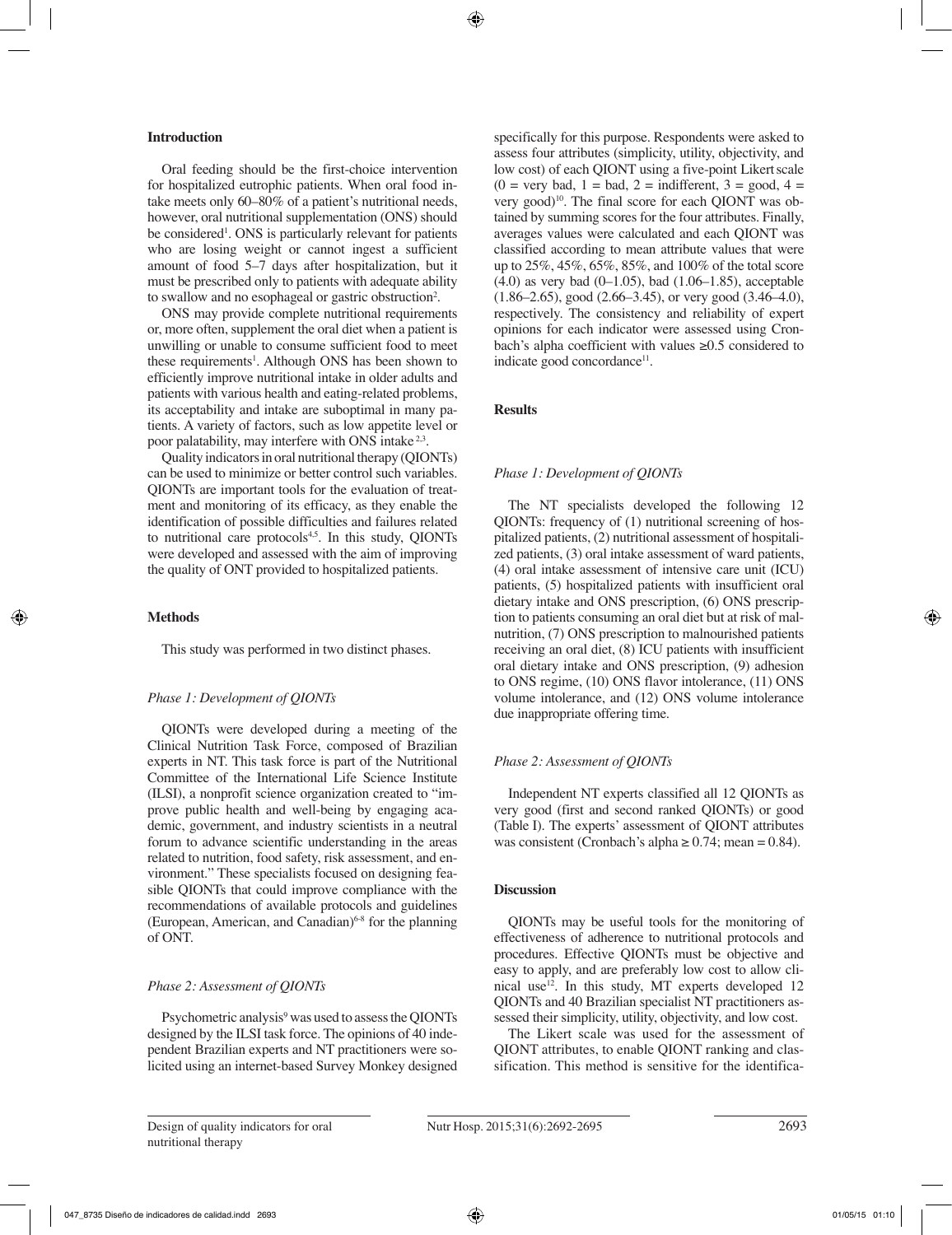| Description                                                                                                                | Average<br>score | Mean<br>score | Assessment | Cronbach's<br>alpha |
|----------------------------------------------------------------------------------------------------------------------------|------------------|---------------|------------|---------------------|
| Frequency of caring out nutrition screening of hospitalized<br>patients                                                    | 14.17            | 3.5           | VG         | 0.78                |
| Frequency of the prescription of oral nutrition supplements<br>for malnourished patients receiving oral diet               | 13.92            | 3.48          | VG         | 0.82                |
| Frequency of the prescription of oral nutrition supplements<br>for patients under nutritional risk receiving oral diet     | 13.80            | 3.45          | G          | 0.82                |
| Frequency of nutritional assessment in hospitalized<br>patients                                                            | 13.47            | 3.37          | G          | 0.74                |
| Frequency of oral nutrition supplement adhesion                                                                            | 13.45            | 3.37          | G          | 0.80                |
| Frequency of hospitalized patients with insufficient intake<br>of oral diet and prescription of oral nutrition supplements | 13.42            | 3.35          | G          | 0.81                |
| Frequency of ICU patients with insufficient intake of oral<br>diet and prescription of oral nutrition supplements          | 13.32            | 3.33          | G          | 0.86                |
| Frequency of oral intake assessment in ICU patients                                                                        | 12.75            | 3.19          | G          | 0.85                |
| Frequency of oral intake assessment in ward patients                                                                       | 12.45            | 3.11          | G          | 0.89                |
| Frequency of oral supplement intolerance due<br>inappropriate offering time                                                | 11.55            | 2.89          | G          | 0.93                |
| Frequency of oral supplement's flavor intolerance                                                                          | 11.53            | 2.88          | G          | 0.84                |
| Frequency of oral supplement's volume intolerance                                                                          | 11.50            | 2.87          | G          | 0.91                |

**Table I** *Evaluation of oral nutritional supplementation quality indicators*

Note:  $VG = very good$ ;  $G = good$ .

tion of opposing ratings, gradients, and intermediate situations, with an adequate balance between the precision and accuracy of measurement<sup>10</sup>. Cronbach's alpha coefficient was used to assess the consistency and reliability of QIONT attribute scores obtained from psychometric tests $^{11}$ .

NT specialists considered all QIONTs developed in this study to be adequate; "frequency of nutritional screening of hospitalized patients" was ranked first among QIONTs. Over a 10-year period, the Brazilian National Survey of Nutrition<sup>13</sup> identified prevalent (48.1%) malnutrition among hospitalized patients, associated with high morbidity and mortality rates similar to those reported globally<sup>14,15</sup>. This situation may explain NT practitioners' consideration of nutritional screening and nutritional assessment (ranked fourth among QIONTs) to be main concerns. In a previous study involving the selection of the top 10 QIONTs for parenteral and enteral  $NT<sup>12</sup>$ , experts similarly ranked nutritional screening first and considered nutritional assessment to be important. The main advantage of nutritional screening over nutritional assessment may be the ability of screening to detect nutritional risk in patients with apparently adequate nutritional status<sup>16</sup>.

NT specialists also considered QIONTs related to ONS prescription to be relevant, ranking them second (for malnourished patients), third (for patients at risk of malnutrition), and fifth (adhesion to ONS regime) among QIONTs. ONS may benefit malnourished patients, those receiving an oral diet but at risk of malnutrition, and eutrophic patients meeting  $<60\%$  of their nutritional needs by oral intake<sup>17</sup>. However, lack of compliance with ONS intake has been reported worldwide<sup>18,19</sup>. Thus, QIONTs deigned to monitor this nutritional variable may significantly impact patient outcomes.

ONS should be prescribed to any patient with inadequate oral food and fluid intake<sup>1,2</sup>. Several factors, such as dysphagia, neurological disturbance, and low appetite level, may reduce the oral dietary intake of hospitalized patients<sup>20</sup>. Assessment of the frequency of hospitalized and ICU patients with insufficient oral dietary intake and ONS prescription (ranked sixth and seventh, respectively, among QIONTs) can be used to correct oral ingestion, achieve nutritional needs, and avoid malnutrition and malnutrition-related complications $2,3$ .

Determination of the frequency of oral intake assessment in ICU and ward patients (ranked eighth and ninth among QIONTs, respectively) were also chosen to compound QIONTs, probably because oral supplementation may negatively impact food intake. Fiatarone (1994) found no increase in total energy intake after 10 weeks in participants receiving ONS compared with control subjects. The authors stated that a high level of compliance with ONS was offset by a reduc